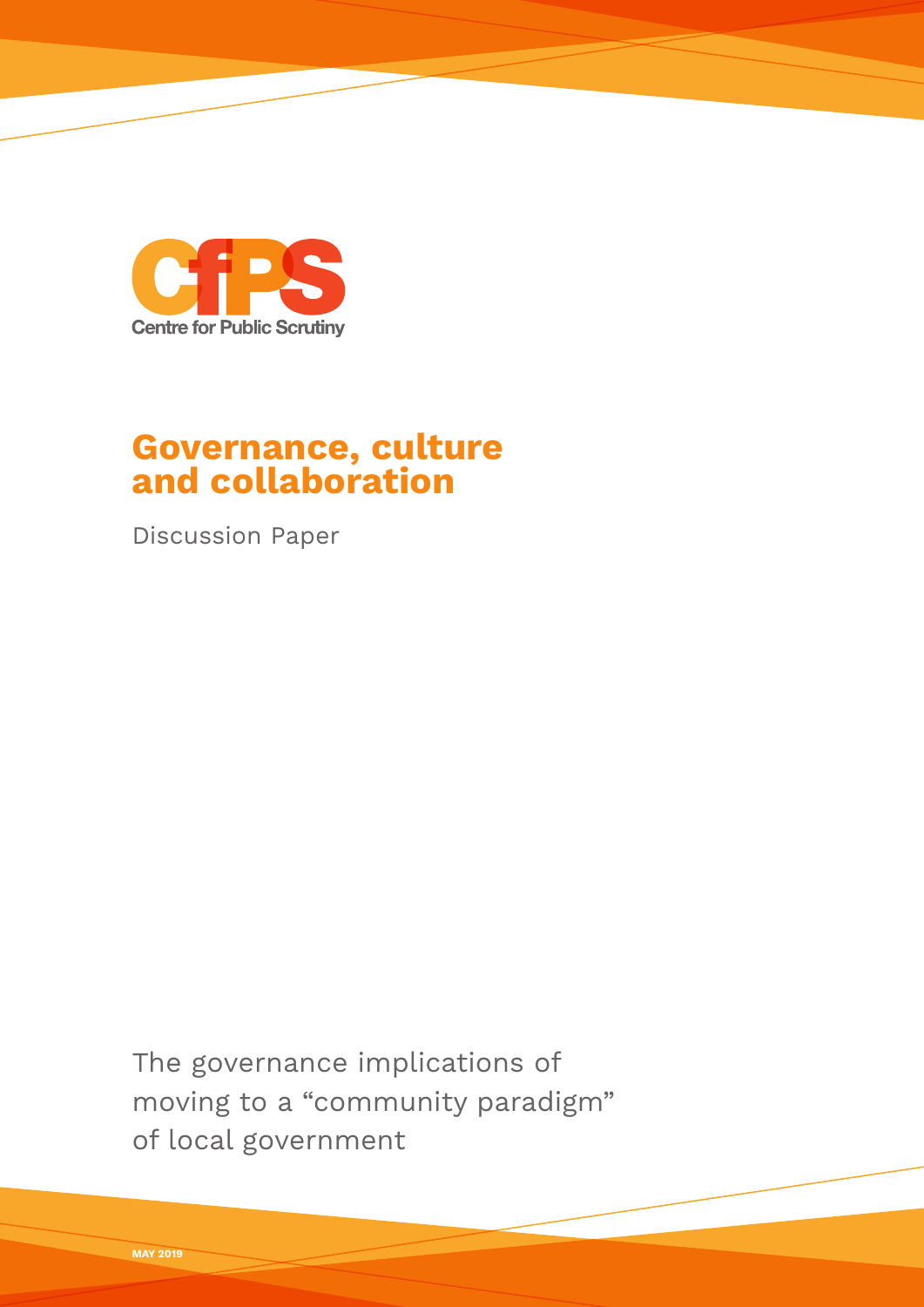## Introduction

What is culture? How does political and organisational culture influence governance – and vice versa? And what does this mean for local government?

By "culture", we mean the shared attitudes, behaviours and values that define how organisations work. "Organisational culture" is a familiar concept – it can be a barrier or enabler when organisations try to embark on major changes. "Political culture" is more complex. It is a part of organisational culture – that part that engages with the way that party politics, and politicians, engage with and influence organisational culture. Individual parties at local level will have their own cultures; councils as a whole may have a prevailing political culture, the attitudes and behaviours exhibited by elected members as a whole. Amongst other things this political culture may influence the extent to which councillors are involved in decisionmaking (at strategic and operational level), the extent to which members are considered bound by professional standards of behaviour and discipline, and the way that executive decisionmakers and those who hold them to account (through overview and scrutiny) relate to each other.

Drucker's aphorism that "culture eats strategy for breakfast" is often quoted, but poorly understood. Often people mean that an organisation's culture and its strategy can find themselves in tension – worse, it can be used to sell simplistic solutions on culture, behaviour, values and attitudes. It is all too easy to "plan" for "culture change" – often in the mistaken belief that a strong leader, or leaders, in an organisation, can drive that change on their own. What we know is that others in the system – those involved in the reflective, challenging work of scrutiny, for example – have just as much of a role to play.

This is not something of purely academic interest. The local government sector continues to face range of stark challenges, and an uncertain funding landscape1 . We have to have

the assurance that we are making the right decisions, in the right way, and at the right time. Unless we understand how clear and effective leadership fits into this need, unless we understand how councils' ways of working can help or hinder us in this aim, we may not be able to give these assurances to ourselves and others.

All organisations profess a commitment to a positive organisational culture. Large organisations in particular will often have an organisational development strategy, a set of corporate values, and commitments of various kinds made at Board level.

But what is often forgotten is that developing a positive corporate culture is not automatic, a natural consequence of setting yourself on that path. It takes more than deciding to do it, and saying you will do it. Cookie-cutter solutions – the overlaying of "lean" or "agile" systems onto existing organisational hierarchies, or changing structures in lieu of addressing culture – are tempting and are often a short cut that won't help us reach our destination.

In short, changing cultures is complicated, and long-term. It involves a wide array of stakeholders and partners. It starts with leadership. Leaders of culture change are not just those who might traditionally direct a local authority's activity in terms of their hierarchical position, but a huge array of stakeholders with their own part to play in the system. This requires a different form of leadership – systems leadership2 – framed with an understanding that collaboration forms the foundation on which new cultures have to be built.

Councils play a prominent role amongst all of the stakeholders active at a local level. Councils' democratic nature presents particular demands – but notable opportunities, in part in the legitimacy they have to take a primary role in understanding and shaping professionals' response to what local people, communities and places really need. Much of the literature on

<sup>1</sup> LGA: "Moving the conversation on" (2018); LGiU/MJ, "State of local government finance survey" (2019)

<sup>2</sup> SOLACE et al, "Systems leadership in local government" (2019)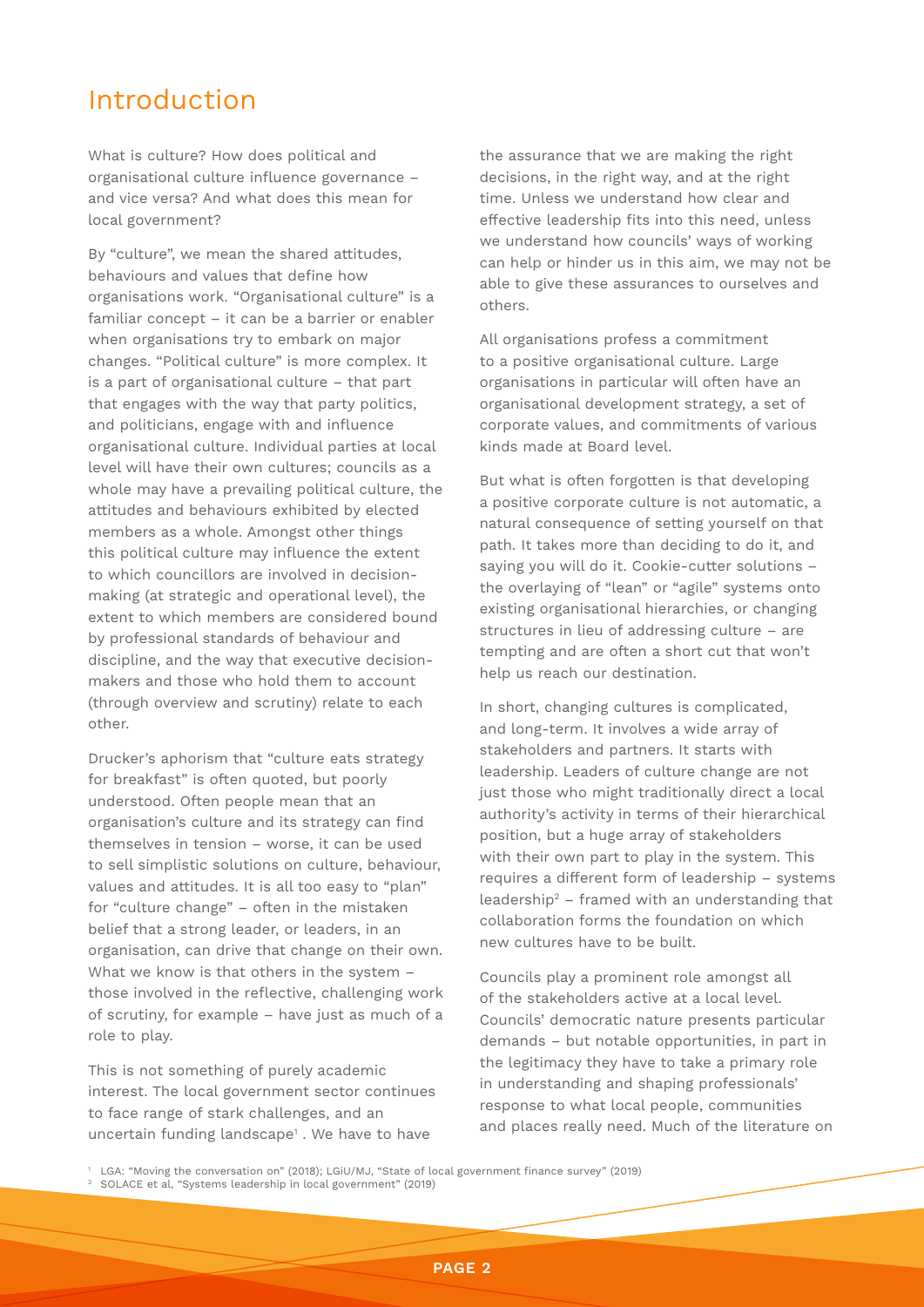leadership and organisational culture does not take this key dynamic into account, and we have attempted to address that.

Democratic organisations like councils, particularly ones which work with a wide range of partners, are influenced in their culture by a huge range of intersecting factors. Local politics is one of these factors, but there are many more. Research and thinking about corporate culture, on the other hand, can tend to look at organisations as "closed systems" – machines where all the variables are more or less understood and where key leaders have a variety of levers at their disposal to take action on those variables.

The potential rewards of a shift in mindset are significant. This paper is an attempt to articulate them – insofar as this is possible at a national level.

There is no one template for adopting and pursuing more positive cultures of leadership, accountability, openness at a local level. Work like this can provide a framework but conversations must be defined, and decisions made, locally. Political cultures differ from council to council (and different cultures can present themselves within the same organisation) – structural approaches adopted in one place may not work in another.

What we do know – and what this paper sets out – is that while change needs to be incremental, and while the process of making changes to councils' political culture will no doubt be complex – doing so is critical to being able to respond to local people's needs now in the future. And good governance forms the bedrock from which councils can build and sustain those changes.

## The context  $-$  the paradigm shift

Our work is driven, in part, on work recently carried out by the New Local Government Network, and in particular their expression that local public service is entering a new paradigm; what they called the "community paradigm"3.

NLGN argue that the history of public services lies in shifts between different "paradigms" in terms of how people think and act – most recently, the prevalence of a "market paradigm", the notion of public services as transactions between the state as provider, and the public as consumer. This is the mindset that birthed "new public management" – value for money is arguably about making "marketisation" easier and more efficient by having a common framework for understanding how services are delivered. The requirements for governance, and scrutiny, under that paradigm naturally reflect Walker and Tizard's sense of what's needed – essentially the collection and collation of more, and better, data so as to allow for more robust oversight and better management decisionmaking. It is a model which says that value will look the same across the country.

Now, we are moving to a new paradigm, one that recognises the public demand for increasing influence in a world of rising demand for public services. It is about participation, and producing new models for local people, their representatives, professionals and others to collaborate to deliver the change that people need.

This has profound implications for government. Our old systems, created for a marketised world, are implicitly based on the sense that there is a "single version of the truth"  $- a$ universal conception of value that we can use to reach straightforward, clear, unambiguous and understandable judgements about equity, efficiency and effectiveness. Governance under these circumstances is straightforward. We can review scorecards and how they are put together – we can review other management information and the data that sits behind it. We can assign and assert responsibility in key places in the management chain for delivering high performance under these systems. And yes, under those systems we can have strong

<sup>3</sup> NLGN: "The community paradigm" (2019)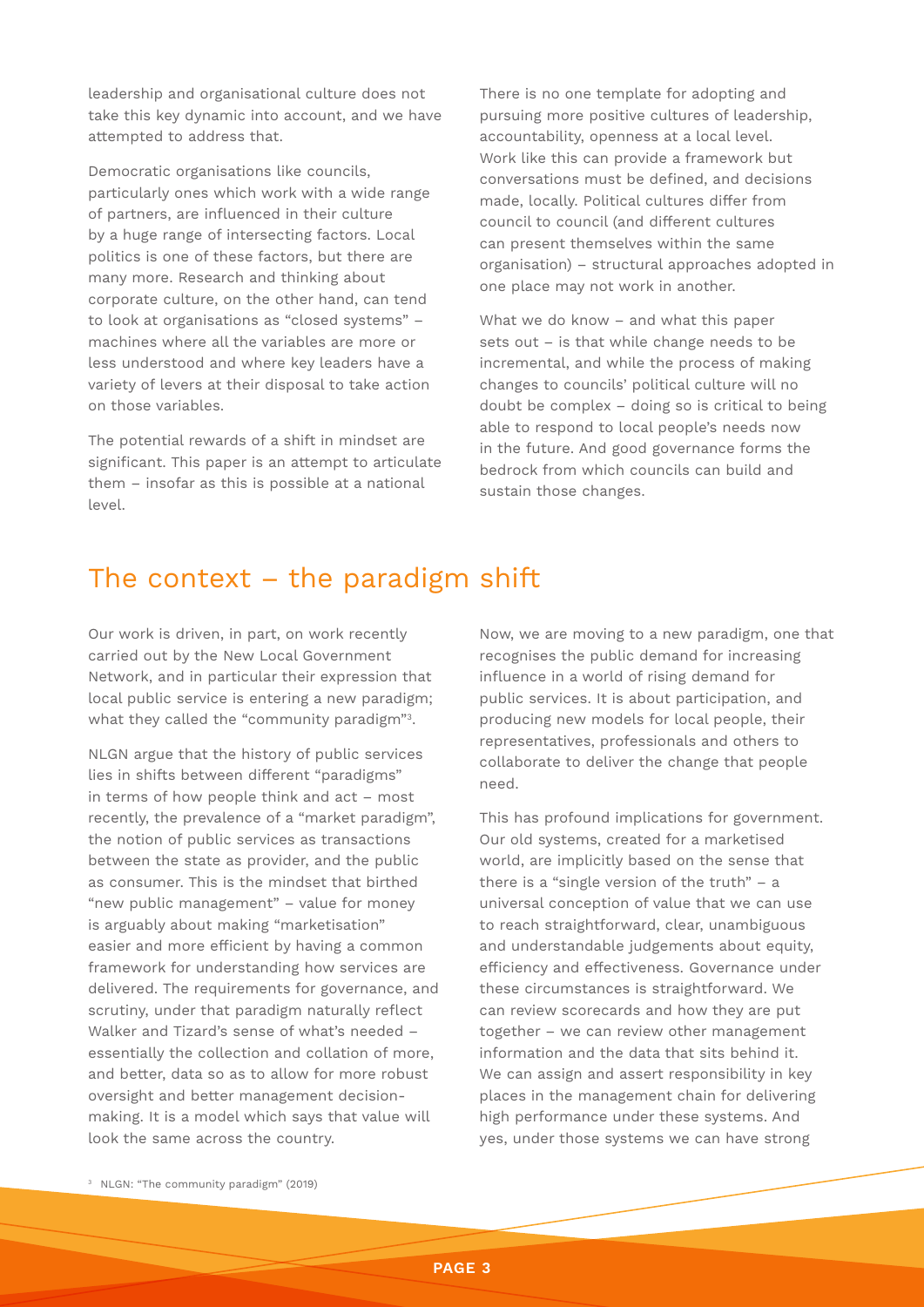national oversight systems – because this consistency means that comparison across the country is not only possible, it is desirable in the interest of checking adherence to national standards.

Governance in the community paradigm is, necessarily, messier. It is about collaboration – a multiplicity of different partners coming together, recognising that everyone's sense of what "value" looks like will be different, recognising those differences and seeing how we can work together to better understand those needs, and to act on them. Under this model,

national systems of oversight are essentially meaningless, because value is defined entirely locally. Governance, too, is wholly local.

Trying to apply our traditional models of governance to this new world is likely to result in failure. Local democracy and the relationship between local people and the public bodies who work to fulfil their needs is likely to shift, and significantly.

This is hinges on a change in culture and mindset, which is what this paper is about.

## How councils can take action

**This paper sets out a governance-led framework for understanding and addressing how councils' prevailing organisational and political culture may need to change in response as we move towards a paradigm of public service focused more on collaboration and deliberation4 .** 

**We think that councils, and the wider areas they serve, can do two things – diagnose and understand their existing organisational and political culture, and then take action to improve based on this understanding.** The sections below explore those tasks in more detail – in this section, we introduce and outline what are, to us, some of the key issues.

**Diagnosis: councils need to develop a clearer understanding of their culture and values now.** Councils are comprised of a variety of individuals and groups who take the lead on strategy, operations, accountability and governance – these various leadership responsibilities are complemented by leaders beyond the authority. Increasingly, councils will need to recognise the need to build a political and organisational culture which reflects the existence of collective, collaborative leadership across a place – the traditional way that we have thought of "leaders", as a small group of individuals making decisions – is likely to be increasingly

inaccurate. This may rub against traditional ideas about the role of councillors as decision-makers.

As we make clear later in this paper, the "leaders" in a local area – those people who are involved in change, in taking action, in making decisions – are an extremely broad group. They are not just decision-makers, but can be those holding them to account too – the public can and should be leaders too, in their own communities and across a wider area. Given this, these leaders have to be clear what their current mindset is towards responsibility and governance. An attitude focused on rules and compliance is likely not to be fit for purpose in this new landscape of collaboration. These leaders have to be more comfortable with arrangements whereby everyone has a stake in decision-making and everyone has a stake in accountability too.

**Action: councils need to be clearer on the change required and be able to articulate it well.**  Wholesale reform of political and organisational culture to account for new paradigms of joint working is an extremely large task to swallow. It is wiser to talk about the vision for how those systems will interact to deliver what outcomes in a decade's time, and of the need to undertake a number of considered steps to reach that

<sup>4</sup> This expands on ideas developed in Colin Cresswell, Jonathan Moizer & Jonathan Lean, "The Role of Organisational Culture in the Merger of English Local Authorities into a Single Unitary Authority", Local Government Studies (2014) 40:3, 356-379. There, the focus was on developing new cultures and systems for collaboration within and beyond a new council; our work is more about developing a model for collaboration between and within existing systems.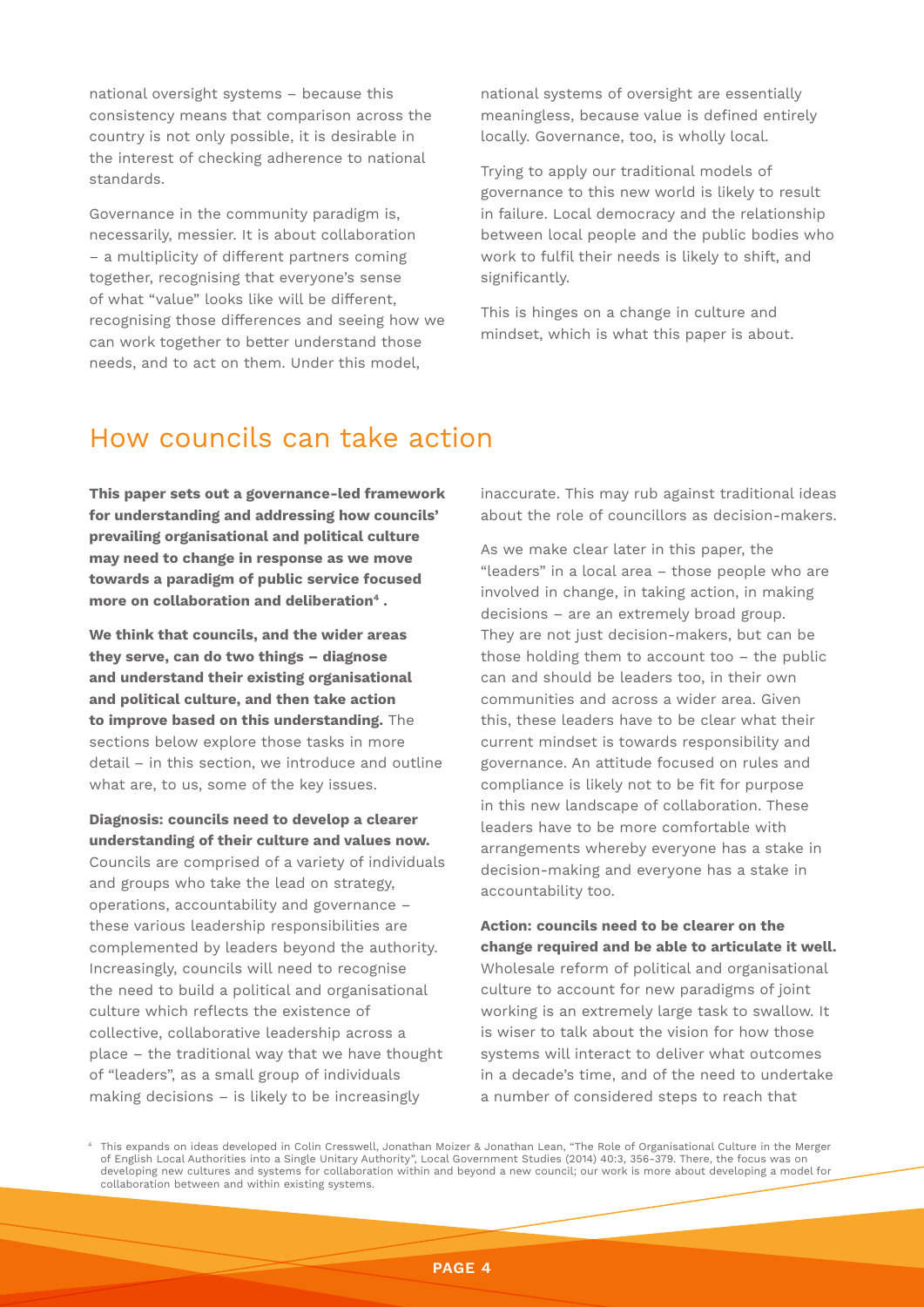point in the meantime. Each of those steps needs to have positive impacts and results itself – the benefits of this approach cannot be backloaded to the very end of the process.

For us, this starts with a commitment to begin using deliberative methods in a way that demonstrates how they will influence the way that the council formally makes decisions, accompanied by clear and understandable formal commitments that give local people, and others, the confidence to engage. It involves experimenting with different approaches to deliberation and collaboration – things that require cultural change, but which can also work to drive and embed that change.

In due course, this can lead to the evolution of systems that see those deliberative processes owned collectively and changing to meet the needs of its participants, not just owned and directed by the council – it will also mean the council's governance systems (and the systems of partners, and other formal decision-makers) changing to provide clear space for these systems to operate – a clear and unequivocal transfer of power and responsibility from formal places into more deliberative forums, where the council and others will still play a leading role.

This can and should be led by a strategic focus on governance and communications.

# "The community constitution": a constitution for the place

Using an understanding of local governance to bring about these changes is about understanding where existing systems are barriers to change, and where opportunities are presented. We suggest the creation of a "constitution for the place", an evolution of agreements piloted by Wigan and Preston amongst other area. We have dubbed this a "community constitution", to emphasise the focus on collaboration<sup>5</sup>

The constitution for the place would:

- **Create a framework which allows agreement** of agreed outcomes and priorities;
- Be owned by all local partners and leaders  $\mathcal{L}(\mathcal{A})$ in an area (bearing in mind our broad definition of "leaders" and leadership);
- Provide a mechanism for leaders, across the place, to hold each other to account;
- $\blacksquare$  Clearly articulate roles and responsibilities, and set out the framework for collaboration and deliberative decision-making;
- Express the new behaviours including the new political culture – necessary for these things to be successful;
- **Example 1** Establish the changes that councils and other bodies might need to make to their governance and communications systems for this to work;
- **Example 1** Establish how information sharing, transparency, insight/evidence-led decisionmaking will operate.

This is about understanding how individuals with formal, traditional leadership roles can see those roles adapting and evolving as deliberation and collaboration becomes more mature. It is about creating a new political culture that sees governance as an enabling framework, and which promotes the positive behaviours that will see us taking practical action to make this happen.

<sup>5</sup> This idea is not new, but to our knowledge it is the first time that the idea has been updated and developed to fit the post-2010 public service landscape. Credit is due to Dr Dave McKenna who blogged on this subject in 2010 - http://localopolis.blogspot.com/2010/04/1 local-constitutions.html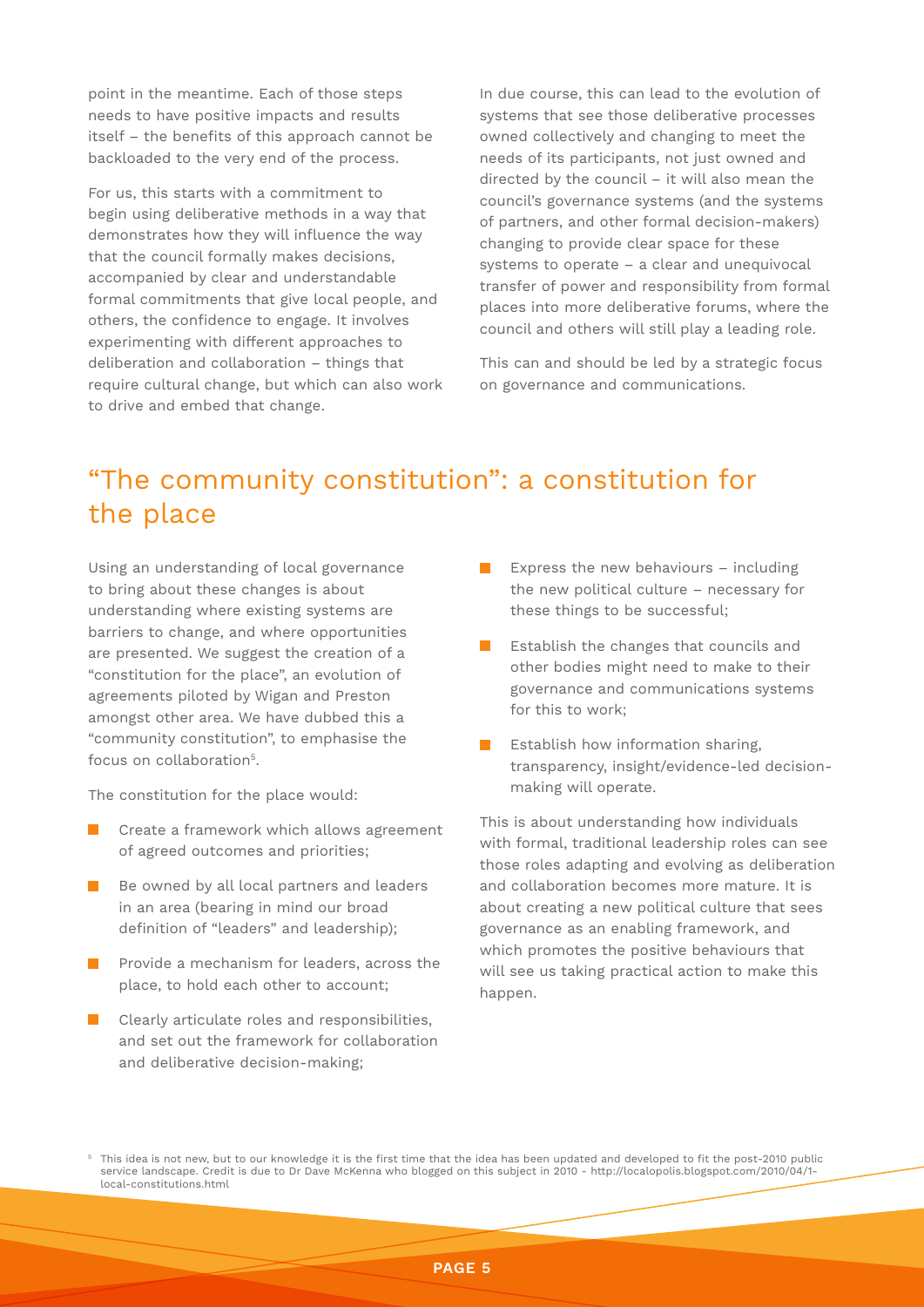# Diagnosis

## **Gaining a clearer understanding of the council's culture and values right now**

Diagnosis and discovery is an important element in understanding why improvement might need to happen. There is an argument that a lack of focus on cultural change can be part of the reason that complex and ambitious service change and transformation plans fail<sup>6</sup>.

We think that there are three elements to this:

- Understanding who leads (we think that all stakeholders are "leaders" in some way);
- **Understanding how leaders work together** (people's relationships, as defined by their culture and values);
- **Understanding how leaders think of their** responsibilities (whether they are focused on adherence to rules, or whether responsibility operates in a different way).

### **Understanding who leads**

In many areas leadership will still look and feel quite traditional. Councils' governance is tied to the requirements of the Local Government Acts – these formal structures cannot easily be changed. These structures reinforce the belief that councils are bodies where decision-making, influence and leadership are concentrated in the hands of a small group of people.

Formal systems – particularly as they are presented in council constitutions – only take us so far, however.

It is important to understand the links between "formal" and "informal" models of leadership and decision-making. All organisations will involve decision-making happening in informal spaces, to a greater or lesser extent. In recent years, the expansion of partnership working, and the complexity of collaboration between large numbers of public, private and third sector organisations has meant that these informal spaces have expanded. Formal decision-making feels increasingly performative – a place to push through decisions that have already, in practice, been made. No-one would seriously argue, for example, that a council Cabinet meeting, or an NHS board meeting for that matter, is somewhere genuine debate happens – they are places in which decisions are formally made, but the process of coming to that decision happens well away from the public gaze.

Traditional governance systems are increasingly finding this partnership model of decisionmaking difficult to deal with<sup>7</sup>.

In reality, everyone has a stake in leadership – everyone leads in their own way, in a variety of formal and informal spaces. Across a council and across an area, all have a duty to lead and champion the things for which they hold responsibilities, in different and complementary ways<sup>8</sup>. Where these collective responsibilities are poorly understood, tensions can build up, and gaps can emerge. Leaders also have a responsibility for holding each other to account. Where individuals and groups are unwilling to accept this need for challenge – either on a theoretical or practical level – the sense of common purpose necessary for governance systems to work properly can break down.

This sense of collective responsibility makes building collaborative enterprises easier but it does make governance more of a challenge. This is particularly so when one considers the huge range of people beyond the walls of the civic centre, leading in other communities and in other organisations. We will talk about the specific leadership roles that various individuals can play in the section below on page 7.

Even in more traditional organisations, this more

<sup>6</sup> SOLACE, CIPFA, Civica: "Invigorating the public sector revolution" (2018)

 $^\tau$  One potential solution to this challenge is for partners to develop a common "theory of change" to act as a foundation for collaboration – see Local Partnerships: "Why consider developing a theory of change?" (2018), which provides a general introduction to this in the context of local partnership working.<br>In the healthcare sector the concept of "collective leadership" has become central to both overall governance and to specific needs around

patient safety – see The King's Fund: "Developing collective leadership for health care" (2014). The concept of collective responsibility is a narrower one usually applied to Board decision-making – our conception of it is broader, about shared responsibility within a whole system.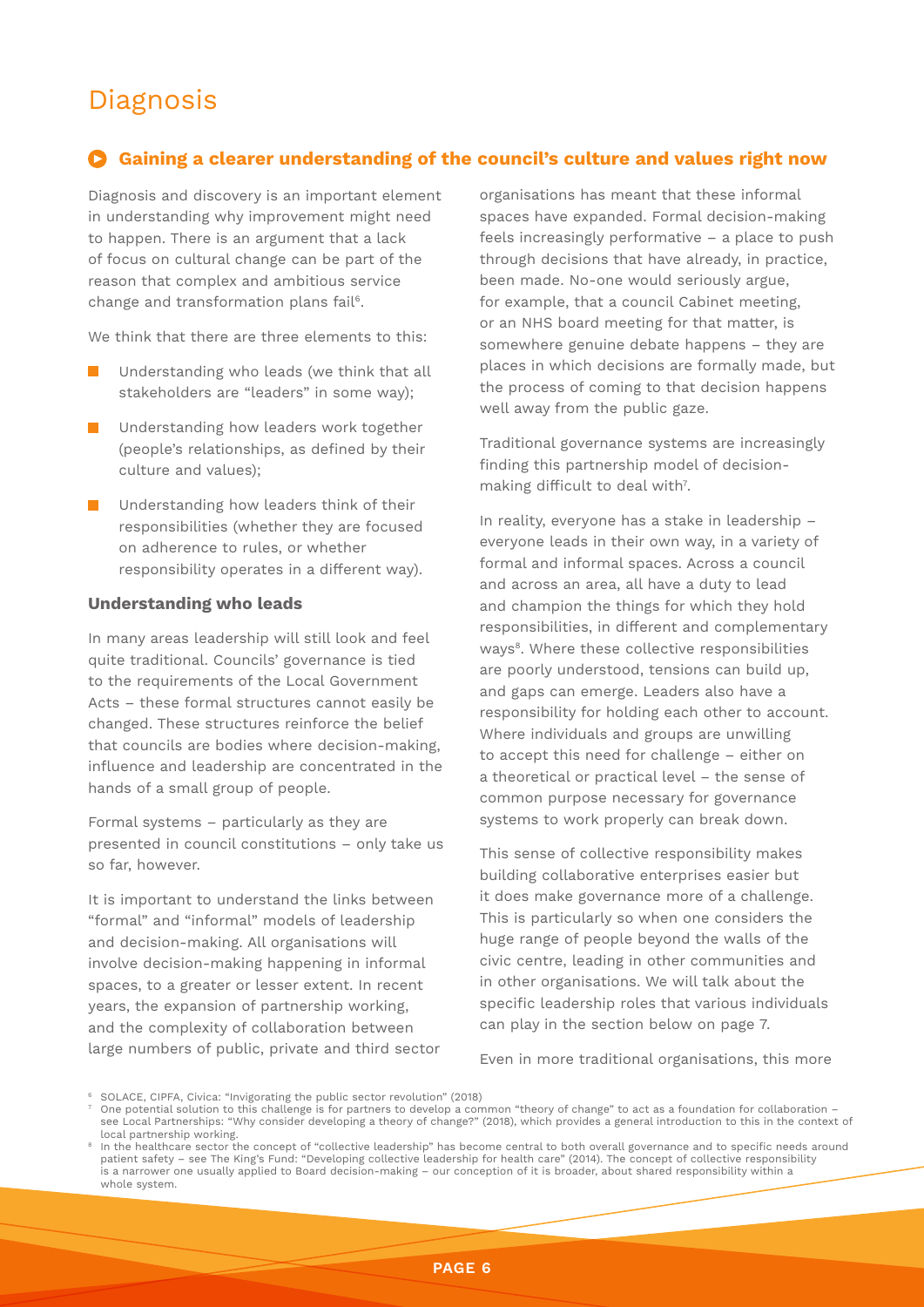distributed form of leadership will have become a feature in recent years even if it is not fully recognised. In these organisations, it may have begun to create tensions – as those focused on hierarchy and "clear" lines of accountability have sought to reassert those old systems and to shore up their own power base. The need for strong and straightforward governance is often used as an excuse for why these traditional systems need to persist.

#### **Understanding how leaders work together**

Do leaders collaborate, or is there tension? Leaders' objectives may work against each other. Personal relationships are often crucial to this collaboration, which can hinder if they don't work effectively.

How people work together is defined by culture – the culture of the organisations they represent, but also the existence, or otherwise, of a culture of partnership working and collaboration across a whole area. These cultures build up organically over time. Recognising their existence and establishing whether improvement is necessary is critically important, but often overlooked in favour of putting in place more robust structures, in the erroneous view that this will make accountability and governance stronger.

On this point we defer to work already done by NLGN as part of their changemaking campaign. In "Culture shock"9, NLGN set out to apply the academically-rigorous "competing values" framework<sup>10</sup> to the local government sector as a whole. There are four components to this framework – four competing models of leadership:

- **Clan collaborative culture focused on** human development and participation;
- $\blacksquare$  Adhocracy a creative environment, focused on innovation, vision and new resources;
- $\blacksquare$  Hierarchy a controlling environment, focused on control and efficiency;
- $\blacksquare$  Market a competing culture based on the belief that competition and customer focus produce effectiveness<sup>11</sup>.

Market and hierarchical models are more focused on stability and control, and NLGN consider that – sector wide – councils gravitate towards these values. The hierarchical approach is of longer standing and stronger, with a market focus having emerged in recent years.

NLGN consider that councils should consciously move towards adopting clan and adhocracy cultures. These more flexible ways of working encourage collaboration and creativity. They "fit" within a public service environment that is increasingly difficult for councils alone to control and direct – one where, as we have noted above, collaboration is likely to become a dominant feature in the future.

NLGN rightly identify this shift as a huge challenge<sup>12</sup>. We would add to that challenge by noting that it will present itself differently in every authority. Some councils have been undertaking "transformation" exercises, consciously focused on moving to a more collaborative, or flexible, or agile culture. Others are further behind; some, worryingly, more may lack the reflective capability necessary to bring about this kind of change<sup>13</sup>.

Some councils may have political challenges – or political enablers – which may influence how values express themselves. Different sets of values may exist in the same organisation, across different groups of members<sup>14</sup>. These different values may not express themselves cleanly (for example, as the divisions between different political groups) but they may well, even so, be highly political in nature. They are likely to reflect different visions and objectives for the local area, and for the council's role in

- <sup>10</sup> Cameron, Quinn: "Diagnosing and changing organisational culture: based on the competing values framework" (Wiley, 1999)
- <sup>11</sup> Supra, n9

<sup>9</sup> NLGN: "Culture shock: creating a changemaking culture in local government" (2018)

<sup>12</sup> Ibid – see also NLGN: "From transactions to changemaking" (2019)

<sup>13</sup> This is a feature in the literature on "organisational capacity for change" (OCC) – see Judge, Elenkov: "Organizational capacity for change and environmental performance", Journal of Business Research 58 (2005) 893-901 and PMI: "Organisational capacity for change: increasing change capacity and avoiding change overload" (2014)<br><sup>14</sup> NLGN LGA: "The council workforce of tomorrow" (2014)

<sup>14</sup> NLGN, LGA: "The council workforce of tomorrow" (2016), especially pp19-20; see also Needham, Mangan: "The 21st century public servant" (ESRC, 2014), and Mangan et al: "The 21st century councillor" (ESRC, 2014), and Copus, Wall: "The voice of the councillor" (De Montfort University / The Municipal Journal, 2017)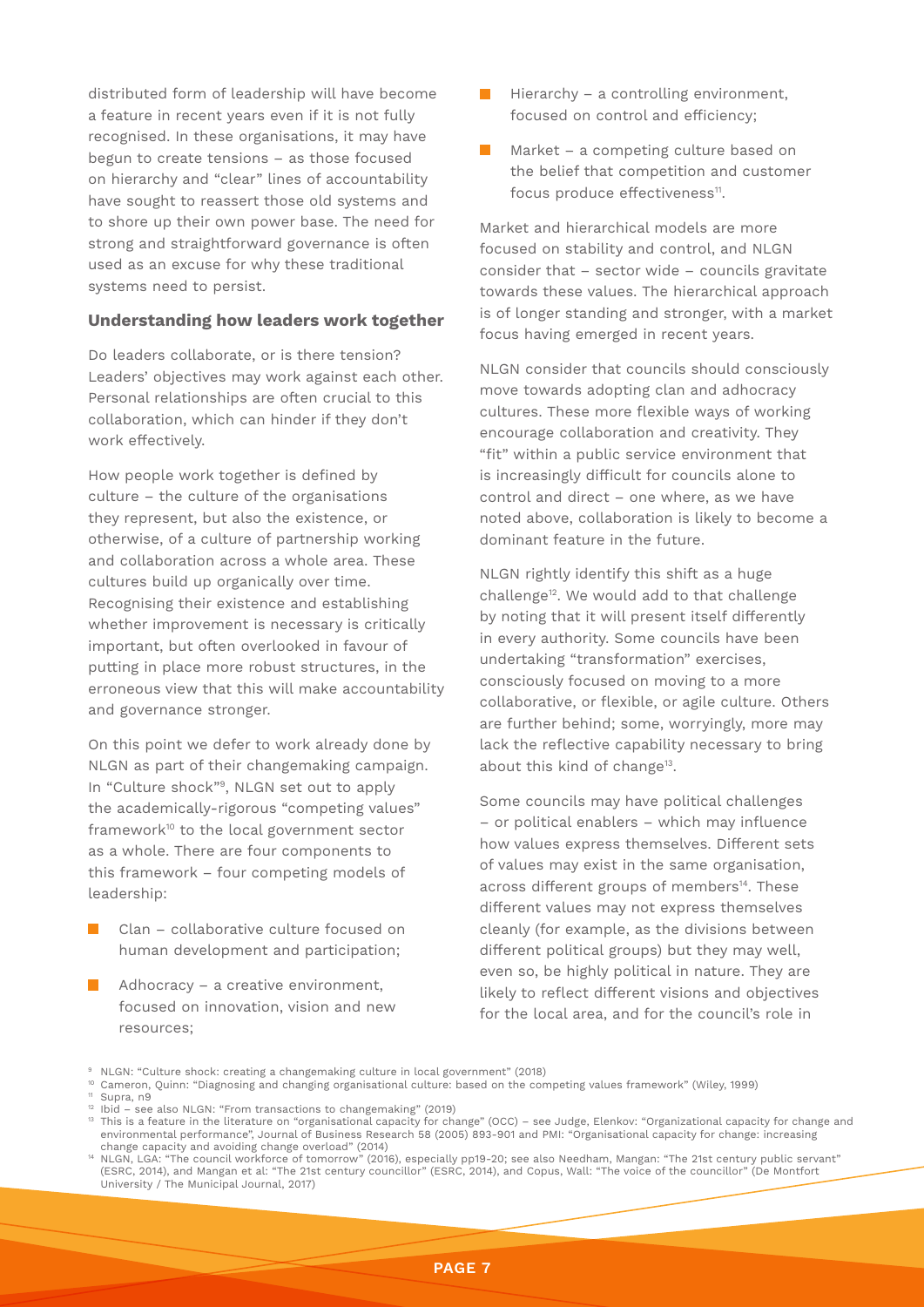helping to deliver those objectives. Councils' different sets of political values influence everything – their attitude to risk, their attitude to collaboration, their attitude to councillors' representative role and their appetite for more deliberation. A change in those occupying traditional leadership roles may change these values – sometimes abruptly. Traditional corporate planning – the setting of a "vision" for a local authority which may run for three, five or even ten years – can happen in a way that fails to take account of these differing political values, making the ability of the council to deliver against these objectives over this timescale particularly challenging.

In our view, this cultural challenge, and its intersection with local political cultures in particular, is the kind of thing towards which the improvement systems within the structure – those operated and guided by organisations like the LGA, SOLACE, CIPFA, ourselves and other national sector bodies – should be turning their minds – building on the recognised successes of the existing sector-led improvement system as it currently exists<sup>15</sup>.

## **Understanding how leaders think of their responsibilities, and how they think of governance**

Do we "comply" with duties and responsibilities set by others – is our sense of leadership constrained by how we conceive of governance?

There are two ways to think about the governance frameworks within which we operate, from a cultural perspective.

The first is to look at governance as a rulebook<sup>16</sup>. This is not necessarily to see governance as a "constraint", but as a set of rules which have to be by and large followed unless creative ways around those rules can be identified. This also guides how we think about our responsibilities. A sense of rigidity pervades this mindset, which expresses itself in gatekeeping and a preoccupation with organisational boundaries. Often it is an approach that is defended in the interests of maintaining clear and transparent governance.

The second is to look at governance as a framework, to guide us, that we can apply and interpret intelligently according to our objectives and the objectives of those around us. It is more flexible in the hands of informed people, and groups, who have the confidence in themselves and in their relationships with others to react intelligently and creatively to governance challenges rather than interpreting rules rigidly.

In both the private and public sectors there are a range of statutory and non-statutory provisions around decision-making with which organisations must apply. In local government, the form of governance is set out in legislation – the detail of how decisions are made, although notionally largely at councils' discretion, is in reality highly circumscribed – both by judicial review caselaw, and by guidance, Regulations and Orders.

Councils' Constitutions – governing documents which define decision-making – set out structures, systems and processes. While these documents should reflect and govern each council's unique organisational culture, in practice they tend not to. Most contain large amounts of content transposed from the Government's example "modular constitution" produced as part of the local government modernisation programme in 1999/2000, which may increasingly not reflect contemporary needs. Some undergo revision on an ad hoc basis, with elements being added on to deal with problems as they emerge – leading to a complex tangle of rules and procedures. Some undergo revision only occasionally. We have noted that many council constitutions make reference to legislative provisions that ceased to apply, were repealed or otherwise superseded several years ago. In itself, incorrect legislative references are not the cause of governance crises, but they can serve as evidence of an environment where governance is not taken seriously, or where a proper resource does not exist for its oversight – a symptom of a wider problem.

Looking at the Constitution as, exclusively, a document full of rules to be complied with is a

<sup>16</sup> Or, alternatively, to see governance as about compliance, a criticism made of the direction and oversight of the local government performance system by the Audit Commission.

<sup>&</sup>lt;sup>15</sup> LGA: "Evaluation of sector-led improvement: interim summary report" (2018)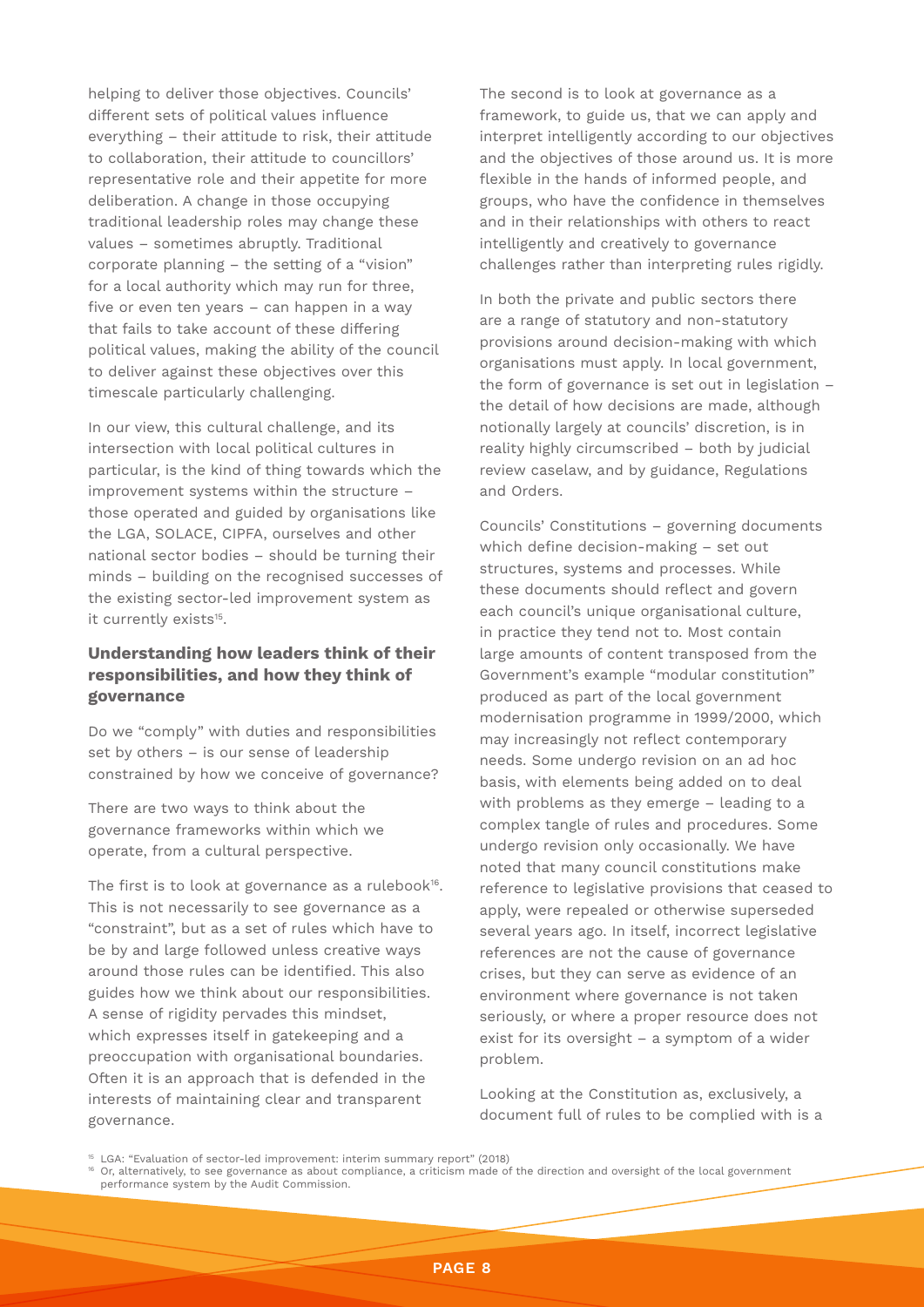dangerous mindset. It will become something to be adhered to unthinkingly, or creatively ignored or "got around" when inconvenient. It is part of the intellectual landscape that sees governance as acting as a "brake" on innovation and dynamism. Compliance here intersects with heuristics<sup>17</sup> – the organisation's "behavioural norms" which guide and drive how people interact with each other, and with the rules, structures and systems which they have created to govern those interactions.

This goes more so for the wider compliance landscape. A range of other rules and principles will exist within and outside the council; they will intersect with each other, and they will intersect with culture as well.

Rules, and the law, are of course important. Following the right process, in the right way, is

critical – particularly when big decisions, with big consequences, are in play. But following rules, that we may have set arbitrarily and imperfectly, just for the sake of following rules, is circular.

How we conceive of our responsibilities hinges on this understanding of governance. If responsibility is about compliance – about meeting standards – then responsibility will end up being limited, and difficult to manage in the context of the more dynamic needs of collaboration.

**Leaders should think of governance as a framework within which they can exercise their responsibilities creatively.** 

# Action

## **Being clear on the change required and articulating it well**

Once the process of discovery has revealed some of the fundamentals about the organisation, its political and organisational culture and the context in which it sits, and once opening discussions about how the change might be carried out have been discussed, we can turn our minds to what that change actually looks like.

We favour a direct, but incremental, approach. Direct, because it faces up to what changes need to be made and consciously puts in place a foundation on which to build a new political and organisational culture. Incremental, because it recognises that it will take time for that culture to mature, and because trying to achieve this substantial shift quickly is likely to be challenging. In reality, we anticipate that proper maturity of these new behaviours, roles and approaches may take years. An iterative approach means that we can design approaches which will begin to yield results quickly, however.

## **Deciding to open up: committing to deliberation**

First of all, those in traditional leadership positions (as decision-makers) need to make the decision to do this.

This kind of opening-up is challenging for those in traditional leadership positions. Traditional leaders initially committed to transparency can find their attitude changing quickly when the political realities of this become clearer<sup>18</sup>. The challenge for organisations lies in recognising that while in the short term, more openness (particularly around policy development) can lead to political and organisational difficulties, in the longer term, it could lead to more robust decisions, more accountable decision-making, a decisions (once formally agreed) to which more people feel able to sign up – making them more sustainable<sup>19</sup>. This is an easy enough argument to make in theory, but in practice it is much more challenging. A leap of faith may be involved

<sup>&</sup>lt;sup>17</sup> NLGN: "Culture shock" (2018) CfPS: "Your right to know" (2015)

<sup>19</sup> Ibid, see also Janssen et al: "Benefits, adoption barriers and myths of open data and open government", Information Systems Management 29 (2012) 258-268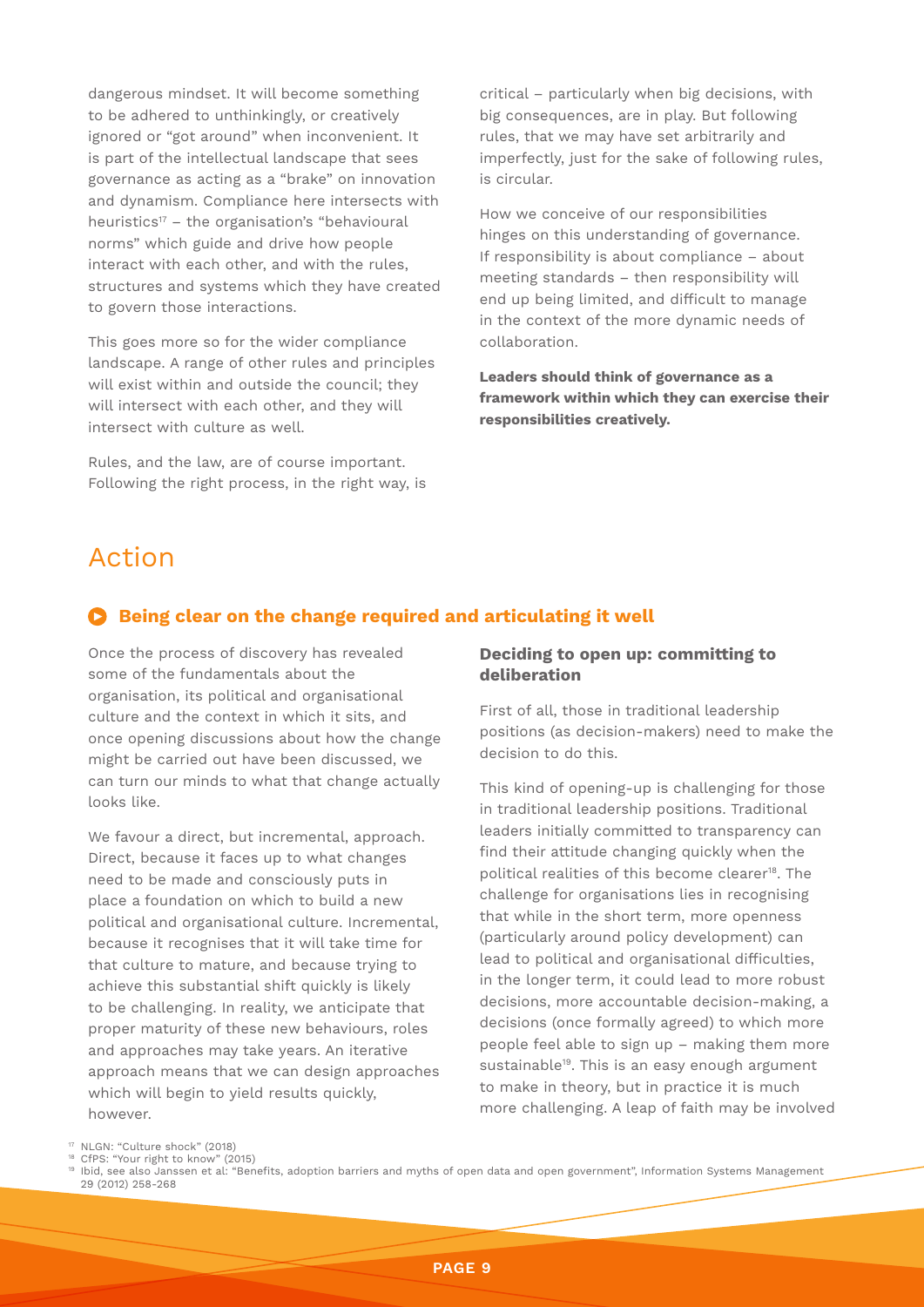– it is easy to see how measures designed to increase collaboration could end up weighing down governance systems with a morass of new systems and processes which have the opposite effect to those envisaged. Getting this right will be difficult, which is why sustained top-level commitment is so important.

To understand the way around this issue we need to explore two issues.

- What are the implications of the decision to open up, both positive and negative?
- $\blacksquare$  How can these implications be understood better – and the potential negative impacts mitigated?

#### **Practical implications**

A commitment to deliberation is perhaps one of the most challenging that an organisation can make because it involves consciously giving up power – pushing it away to other spaces.

A new paradigm in local government, one that focuses on communities and collaboration, places demands on us to use deliberation to make decisions, and in a much more systematic way than we may have done before. This raises profound challenges for governance and accountability.

Deliberative forms of decision-making have been growing in popularity, in part influenced by the transformative effect that the citizens' assembly on abortion had on the decriminalisation debate in Ireland. These ways of working involve two things – a recognition of the value of the insights that such a process would bring, and an understanding of the shift in power that it could bring about.

Deliberation can be supportive of an existing decision-making process, or can effectively "replace" that process. By this we mean that a deliberative system – a citizen's assembly, for example, can help "traditional" decision-makers to come to better, more informed decisions. Or those deliberative systems can themselves be the ones that make the decisions.

At the moment, we think it is most likely that experiments with deliberation will lean towards the first of these forms. But in due course, success will lead to a shift in power from traditional systems, to these new deliberative systems; as traditional policy-makers come to understand the benefit of more iterative, open ways to develop policy.

"Iterative" decision-making is about working through policy-making in a deliberate, reflective way that gains more definition, and is refined, as it goes through various stages – as business cases are prepared, as options are evaluated, discarded and chosen, and as assumptions are identified and challenged. When decisionmaking is more closed in nature, this process will probably still happen – but often more haphazardly, more idiosyncratically and in a way that makes it increasingly difficult to hold to account – as we have noted above when we spoke about the link between "formality" and "informality" in decision-making. A more open approach, where leaders and decisionmakers "show their working", is clearer, more accountable, and ultimately more satisfactory from a governance point of view. The influence of various individuals and groups on a decision or policy as it develops becomes clearer.

A citizen's assembly-type approach to deliberation can bring some of this out into the open – but where the decision itself is still made in a traditional space by traditional decision-makers, not much may be seen to have changed. Such an approach may be a useful staging-post – a necessary step, as we move to a more meaningfully collaborative system. But it is not sustainable in the long term.

A more transformative change is needed in how we conceive of local leadership, and local decision-making. Part of this is about understanding that everyone holds a leadership role of some kind<sup>20</sup>. If leadership is a shared responsibility, it follows that policy-making – and identifying solutions to our problems – has to be more open and iterative, because this is the only way to involve a wider range of people in policy-making.

<sup>20</sup> SOLACE / CIVICA: "Invigorating the public sector revolution" (2015)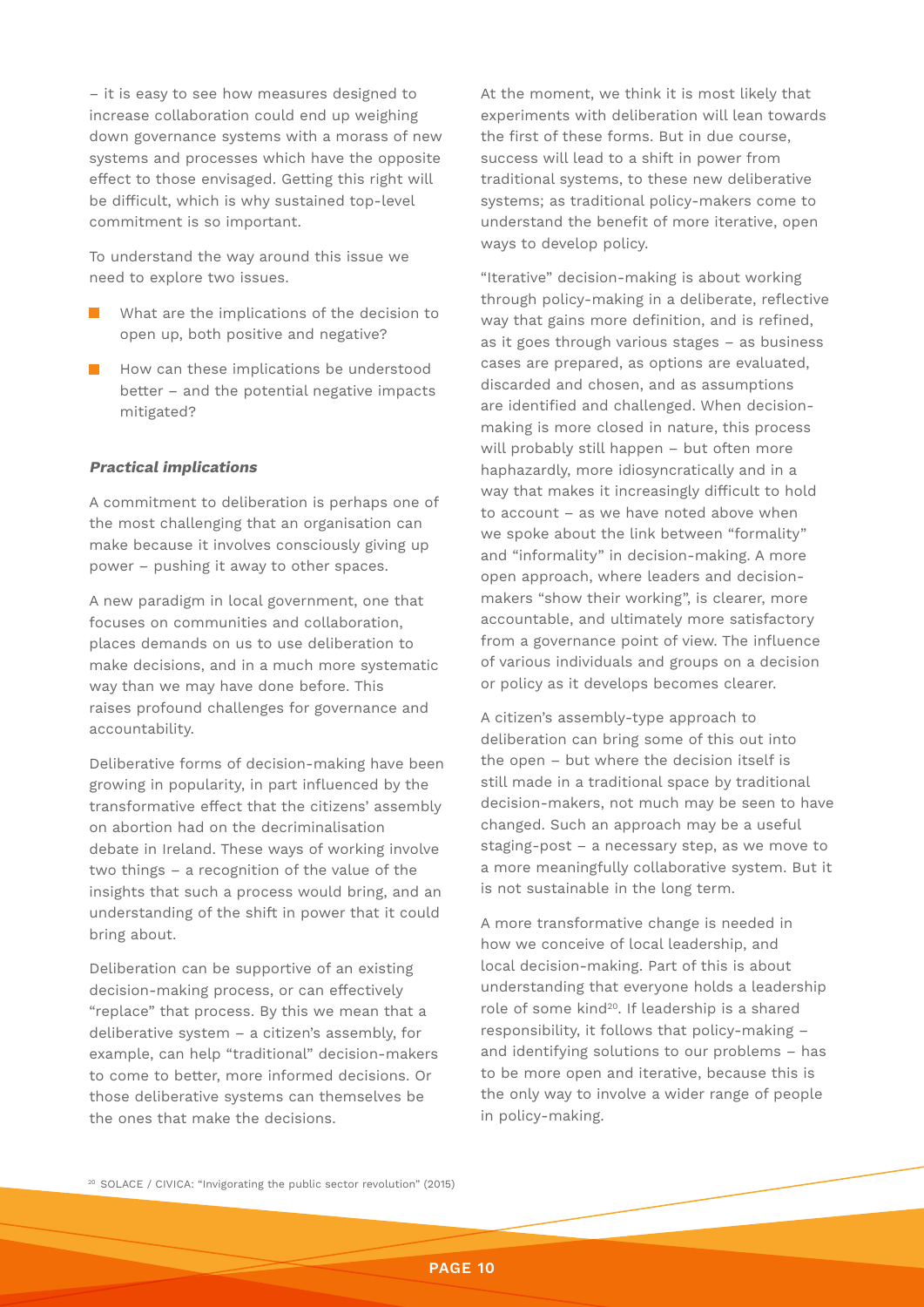Ownership of the system is also shared, under this model. It is not "the council consulting people" or "the council putting in place deliberative systems, the outcomes of which it takes into account in how it makes decisions", but deliberative systems being designed and developed by a group of local leaders, who then collectively own those systems. Governance systems will need to be designed to account for the fact that these new systems will have to align with whatever formal, legal systems for decision-making that individual partners need to maintain (in accordance with the law).

Some of the spaces in which deliberation happen will be formal and some informal. Collective ownership of the system means that all leaders with a stake can be part of a discussion about the methods, as well as the substance, of deliberation.

Some of these will be "owned" by the council – some will not be. The shift in mindset involved amongst leaders should not be underestimated. It is likely that a sensitive and steady experimentation with a variety of techniques and approaches, across time, will yield better results here.

A commitment to deliberate could be followed through in a number of ways. Councils could experiment with citizens' juries<sup>21</sup>, and could work with existing groupings of residents and third sector organisations to enhance their capacity to engage. Local people could be encouraged and supported to self-organise, and councils' scrutiny functions could play a role in supporting and overseeing the process – making a contribution to iterative, deliberative policy development itself.

Important here is the need to experiment. No council will be able to design the perfect approach from day one – in line with the indirect, incremental approach that we suggest, one that encourages simply trying things out is likely to be most productive. Of course, this itself requires cultural change – a tolerance for failure (along the lines we have already set out) in particular.

Internally this will require, in due course, fairly substantial changes to councils' governance arrangements. These changes, too, will need to be iterative.

- At first, deliberative systems are likely to look and feel more consultative in nature – an adjunct to existing systems as they exist in councils and partners.
- $\blacksquare$  This may involve councils making initial statements of their intentions in using these systems to encourage others to engage in the design of those systems – but in due course ownership will become collective;
- $\mathcal{L}^{\mathcal{L}}$ Internal financial and legal controls will need to change to ensure that those expectations are reflected in the council's formal systems. These include local systems of scrutiny and audit. The same might be the case for other local public bodies – a particular challenge for those with upwards accountability towards national bodies, including Government.

#### **Framing these implications positively**

Ultimately there is only a point in doing this if by doing so we improve the quality of decisions, and the outcomes those decisions have on the ground.

Improvement in decision-making has to be framed around the value in bringing a wider range of voices into the debate, in order to make decisions that are more informed and sustainable. This could be about helping councils to develop more profound evidence bases on which to build outcome-based commissioning approaches (the implementation of which have proved a real challenge in the sector).

The only way to demonstrate this is through experimentation. In a section below we highlight the behaviours necessary to embed better political and organisational cultures – one of these is a tolerance of "managed failure". Part of finding practical, positive implications is

 $^{21}$  A good example of the citizens' jury / assembly model in practice is provided by the citizens' assembly on social care, providing recommendations for the future funding of adult social care, carried out by Involve and supported by the House of Commons in 2018 (https://www.involve.org.uk/sites/default/files/field/attachemnt/Citizens%27%20Assembly%20on%20Social%20Care%20-%20 Recommendations%20for%20funding%20social%20care\_2.pdf)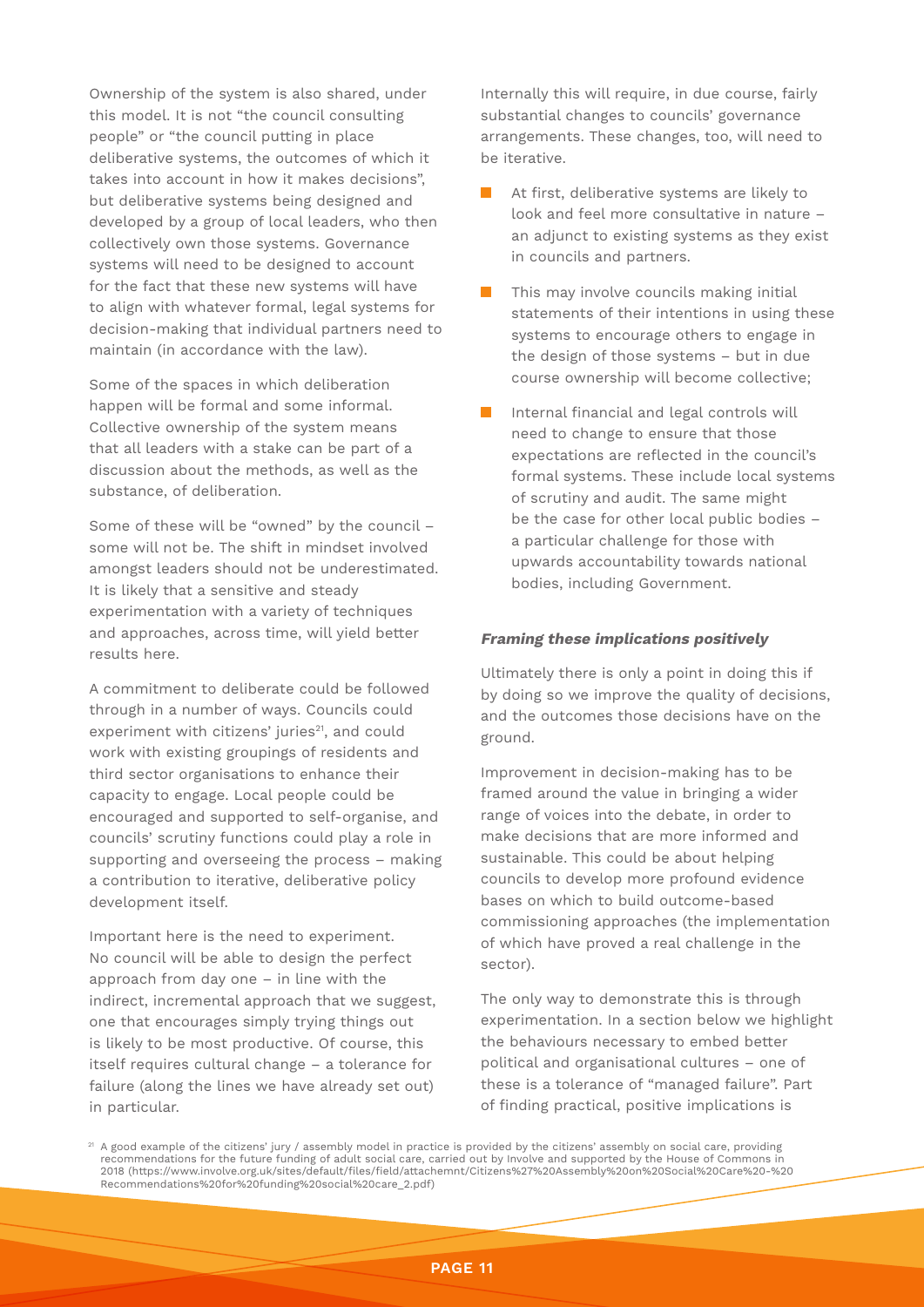about finding ways to test new approaches, new methods of collaboration and joint decisionmaking, in ways that demonstrate their wider applicability.

This is not necessarily the same as traditional "piloting", but it is about identifying opportunities for different ways of working now that could help to manage particular local tensions or policy logjams. For example, deliberation could naturally provide a way to open out the exceptionally challenging financial decisions that councils are having to make – in a way that give councils a new perspective on the decisions which they are coming to make, and citizens a new perspective on the trade-offs that such decisions inevitably involve.

## **Being clear about roles in a messy governance landscape**

We have set out above an overall framework for deliberation, and the kinds of governance changes that might need to be overcome. Now, we have to understand the roles that individuals and groups need to occupy within these new systems.

This begins to get to the heart of the cultural challenge with which councils and their partners are faced. In order to exercise these new roles effectively, people need to understand the changes to their values, behaviours and attitudes that might be necessary.

This is about recognising that everyone leads in a collaborative system. This could be seen as messy – a world with a complex set of overlapping relationships, where mutual roles and responsibilities are unclear. Part of taking action is about understanding this messiness and what it means for the way that we act together.

Without an understanding of the roles that we perform, deliberation will result in confusion, tension and overlapping responsibilities. It will risk traditional leaders reverting to type, and withdrawing from deliberative arrangements

In an earlier section we mentioned how importance it is to recognise that everybody has some form of leadership role. Recognising these complementary roles is critical to a strong governance framework in which everybody takes responsibility for high quality decisions being made, and in which people understand their specific duties.

For example:

- **Political leaders in local government** lead by setting the overall strategic direction for the authority and a framework within which others can act;
- **Senior officers in local government** lead by translating councillors' objectives into realistic plans – they understand the resources that the council has at its disposal and the council's formal, legal duties;
- **Non-executive councillors** lead by holding to account, by questioning and challenging others, by seeking to open up decisionmaking, and possibly by leading the development and oversight of deliberative systems themselves;
- **Decision-makers in partner organisations** lead by ensuring that their organisations' priorities and work is fully reflected across the way that a range of partners take action at local level – they promote and foster a spirit of collaboration and sharing of objectives, resources and information;
- **Local community and advocacy groups** lead by reflecting their own interests and insights into their own needs – they are uniquely placed to ensure that professionals and elected representative are apprised of their needs, and they also lead by taking a part in holding to account, possibly alongside non-executive councillors.

This is of course by no means a remotely comprehensive list – we present is mainly to illustrate how the traditional concept of "leadership" is one that we need to stretch to encompass a far broader range of behaviours and activities.

These complementary roles and responsibilities demand that leaders collaborate with one another. Collaboration requires clarity of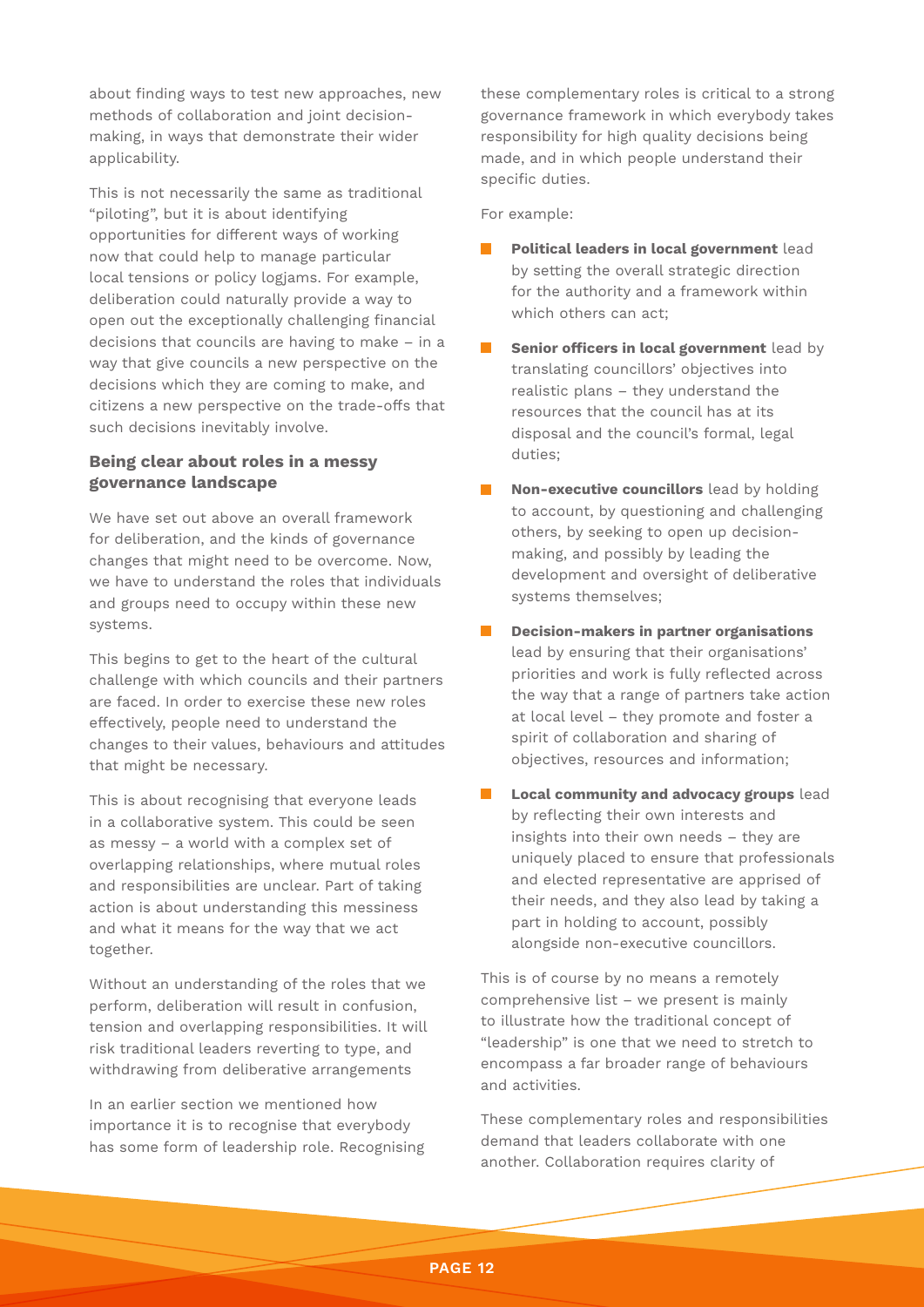expectations. We earlier mentioned council constitutions as documents which, considered creatively, provide a framework within which innovation can happen. There is no reason why the same cannot happen on an area basis.

This is not the same as suggesting the rebirth of local area agreements. LAAs were technocratic agreements that aligned partners through performance management – not culture and mindset.

What we are talking about is, perhaps, something which looks a bit more like a development of the principles in play in places like Wigan and Preston.

In Wigan<sup>22</sup>, "The Deal" has been a way for the council to articulate the relationship between the council, partners and the wider local community. The oft-quoted "Preston Model"23 provides one route to a more collaborative way of working for some councils. Both examples demonstrate council leadership – but a recognition within this that the articulation of others' roles and responsibilities is important.

It will not necessarily be for the council on its own to articulate these roles – to carry out its own "mapping" exercise and parcel out roles and responsibilities. But the council will have a role in influence and persuasion – seeking to ensure that its own priorities, and the priorities of its partners, increasingly align with a shared understanding of what's important to local people. The council will, then, have a role, in leading to construct the framework on which collaborative activity is based – alongside others.

In some cases, this may involve agreements or protocols between organisations, formal documents setting out what roles are. But too much rigidity can be dangerous – it should not become a substitute for self-aware officers and councillors who bring a nuanced understanding of the relationships to their everyday roles. Importantly, the value in such protocols and other documents does not lie in their existence, but in the dialogue that leads to those documents being in place. The need

to keep those documents "up to date" acts as a useful prompt to ensure that this dialogue continues. Importantly, its an approach that makes sense only with a culture with a positive attitude towards "compliance" – otherwise some of the problems that we have highlighted in the sections above which touch on this issue will come to pass.

This will also involve setting out some of the basic principles – and behaviours – on which ongoing collaboration will be based.

## **Seeing governance, and communications, as strategic function – the "community constitution"**

Our idea of a community constitution places governance at the heart of new systems – it avoids a continuation of the "ad hoc" approach that has typified many other attempts at partnership working and collaboration. It faces up to the fact that, if we are moving to a markedly new paradigm in the way that we conceive of how public services work and operate – one that centres on community and collaboration – governance has to provide a framework for that to happen.

Communications also forms a critical part – in using governance to make clear a "strategic intent" to work differently in the future. This has to do with the way that the council, as a corporate entity, works with its partners and the community, and how it articulates its vision for the future alongside its partners.

#### **Positive behaviours**

A "community constitution" might set out the kinds of behaviours, attitudes and values that leaders from across that place ought to bring to the way they work.

These values will reflect the kind of organisational culture that the council is trying to build for itself, and the political culture that a wider range of partners might be trying to build across the place itself. Naturally, it will also reflect the main themes of the "community paradigm". Leaders, under this new paradigm, would have:

<sup>22</sup> See https://www.wigan.gov.uk/council/the-deal/the-deal.aspx (accessed April 2019)

<sup>&</sup>lt;sup>23</sup> See https://www.preston.gov.uk/thecouncil/the-preston-model/preston-model/ (accessed April 2019)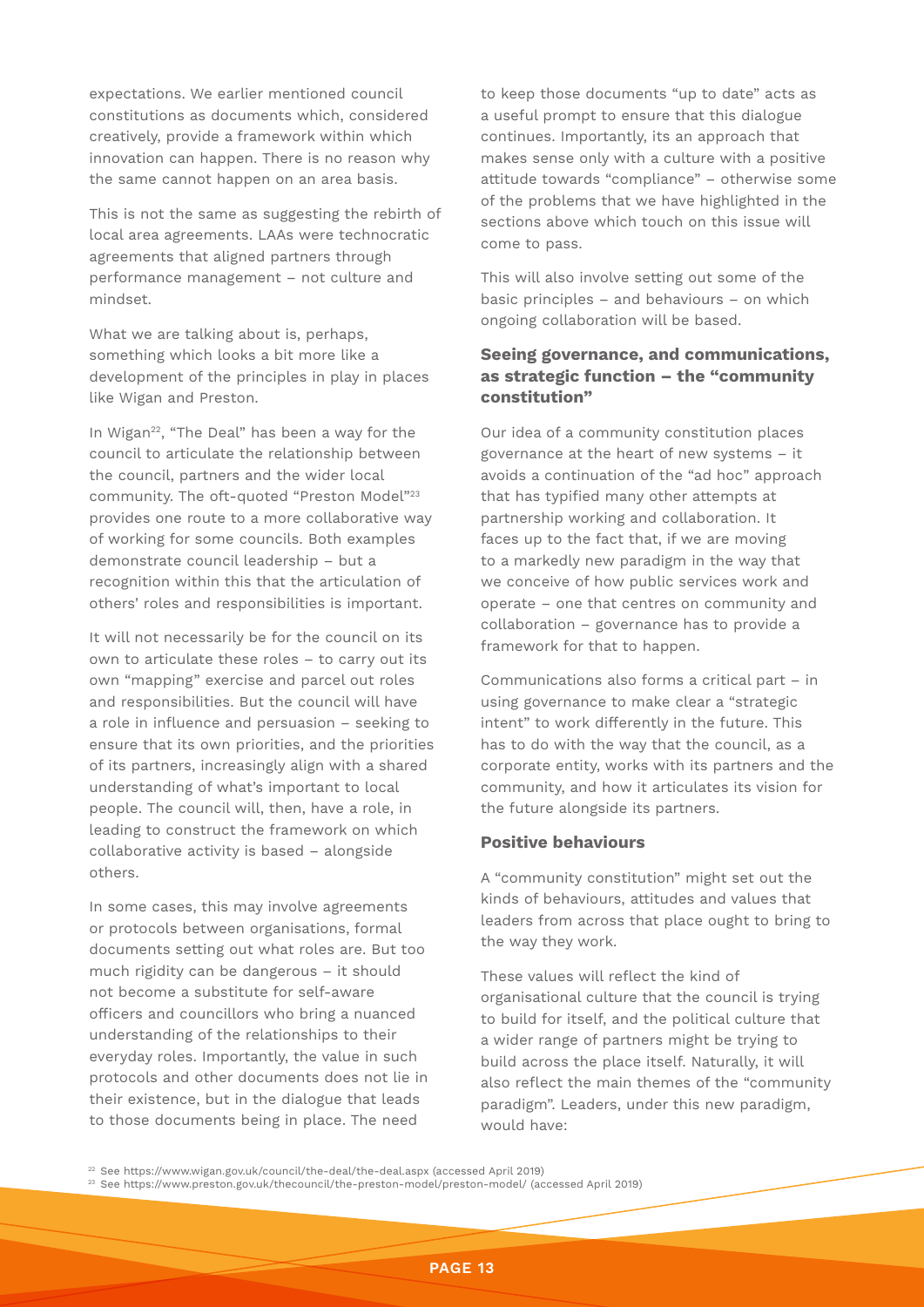**An enthusiasm for collaboration.** This is about recognising that different organisations in a given place will have differing priorities – collaboration is about making the commitment to finding alignments between those priorities and using that to change the way they, and their organisations, work;

**A** realistic sense of responsibility. Ownership of risk, and the interface between risk and responsibility, is particularly important. This dynamic – between the individual duty to account for one's own responsibilities, alongside the need to share a collective responsibility with other leaders for delivery and decisionmaking – is central to meaningful collaboration. This is also about consistency and accountability – an environment where everyone holds everyone else to account;

**A** commitment to listening (and hearing). Having conversations, understanding the points of view of others, and potentially changing your own point of view in consequence, is central to collaboration;

**An understanding of the political dynamics of decision-making.** Decisions, and leadership, is informed both by evidence, and also by personal experience and viewpoint. Our own ideologies and subjective ways of understanding how the world works influence how we interpret evidence and data. Collaborative leadership is about recognising these differing perspectives on the same information, and coming together to collectively understand what this means for the decisions that result;

**A tolerance for managed failure.** Experimenting with different ways of working will inevitably involve failure – things will not turn out or work as we may have expected. In public service, however, failure can have real world consequences on people's lives, and this can lead to an aversion to trying new things. Understanding failure, how to manage its risks, and where those risks might be managed so as to experiment with new things, is something where partnership and collaborative working can help with. Collaboration can help us to understand risk, and the risk of failure, better – it helps us to reflect the multifaceted ways that failure can present itself;

So, how do these more positive leadership styles come about?

New behaviours, and a "constitution for the place", would need to recognise that councils are "systems integrators" – they sit at the centre of a complex local partnership made up of a number of public, private and third sector organisations. Their unique democratic legitimacy leads easily to an assumption that they should "lead" in local decision-making but in fact things are rather more complicated than that.

Councils have developed significant experience in recent years in embarking on similar change programmes within their own organisations. The challenge lies in sharing that learning across a whole place – the development of "community constitutions", and the planning of change across an area, could help to do this.

The requirements of partnership working are already shifting the mentality of leadership – and particularly political leadership – in local authorities. Traditional hierarchies are breaking down.

The pressures and opportunities that this places on those in leadership positions are significant – and have been well articulated in research carried out by APSE24. The issue of cultural incongruence and differing priorities is particularly telling in this analysis<sup>25</sup>. This will inevitably produce a degree of tension and is a natural feature of complex partnerships – the articulation of a strong set of common, shared behaviours and approaches will help to set the framework to overcome some of these potential problems. Sign-up to the behaviours we've outlined earlier, and to a clearer articulation of

<sup>24</sup> APSE / De Montfort University: "Bringing order to chaos" (2017)

<sup>25</sup> Ibid, p27, expressed in the context of the local government / NHS relationship but in our view of wider application to a range of partners and partnerships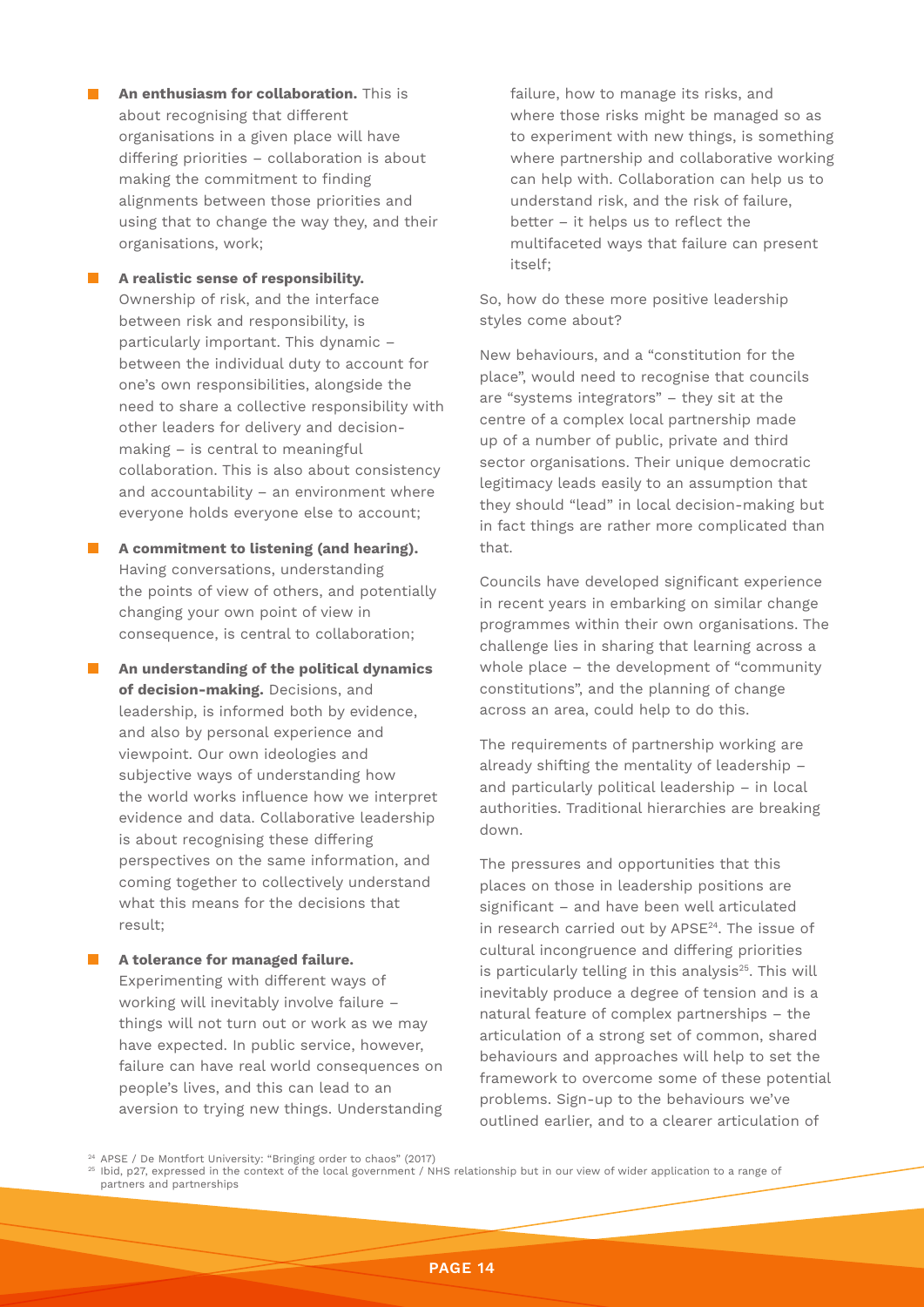mutual roles and leadership responsibilities, will provide a much clearer way for these tradeoffs and tensions to be managed.

Effective local leaders are likely to need to move towards a model of mutual accountability typified by a transparent approach to identifying compromise, trade-offs and common solutions.

It may be right that councils lead this conversation, but we shouldn't assume that this means that councils' own priorities should be shared by the priorities of other local partners.

## **The need to share information**

Information sharing is not automatically successful. The political dynamic in which information is collected and used itself has an impact on this sharing. For example, organisations which consider that they operate "outside politics" may also consider that the way that democratic institutions (like councils) use information leads to decisions that are not "evidence based"26.

The recent development of local "digital services"<sup>27</sup> points the way towards a melding of technology and data use to inform service design and delivery.

The task for those in leadership positions lies in recognising in – and investing in – the sharing and use of information in an intelligent way, and in spreading the understanding of these benefits to partners in a way which fosters a spirit of collaboration. This will requires different tactics and approaches in every area, reflecting different priorities. This will need to be another feature of "constitutions for the place"

### **Accountability in the place**

We have above described a model in which a range of leaders hold each other to account, in a collaborative governance framework that is owned by everyone.

Inevitable, the "distributed" form of accountability in which all own and challenge within the system presents challenges for formal, traditional accountability.

There is still a place for formal accountability systems here – just as there will be a need for "traditional" decision-makers. For us, in the council context, this means two things – local overview and scrutiny and, potentially, local Public Accounts Committees.

Local O&S can take a part in the deliberative process through a focus on policy development. It can gather, collate and examine evidence that relates to ongoing deliberative exercises – providing a mechanism for councillors to feed into those systems. We think it is important that councillors have a valuable and recognised role in this deliberation – we think that this should be supportive of deliberative activity. It may be that O&S could "champion" and protect deliberative activity within the council. This may be especially valuable as the cultural commitment to deliberation is only just becoming embedded, where the risk remains of organisations "withdrawing" from what may still be seen as experiments;

Local PACs may be able to mirror the role that we discussed above of councils as "systems integrators". These bodies, looking across the place, could play a key role in evaluating and assessing whether the system itself is operating effectively. They could be the guardians of the "community constitution".

<sup>27</sup> Such as the Croydon Digital Service – see https://croydon.digital/2019/01/21/about-the-croydon-digital-service/

(accessed April 2019)

<sup>&</sup>lt;sup>26</sup> This is a philosophy that has, in part, led to the establishment of the What Works Centres, which aim to use more rigorous research methods to lead to better policy outcomes - https://www.gov.uk/guidance/what-works-network (accessed April 2019)